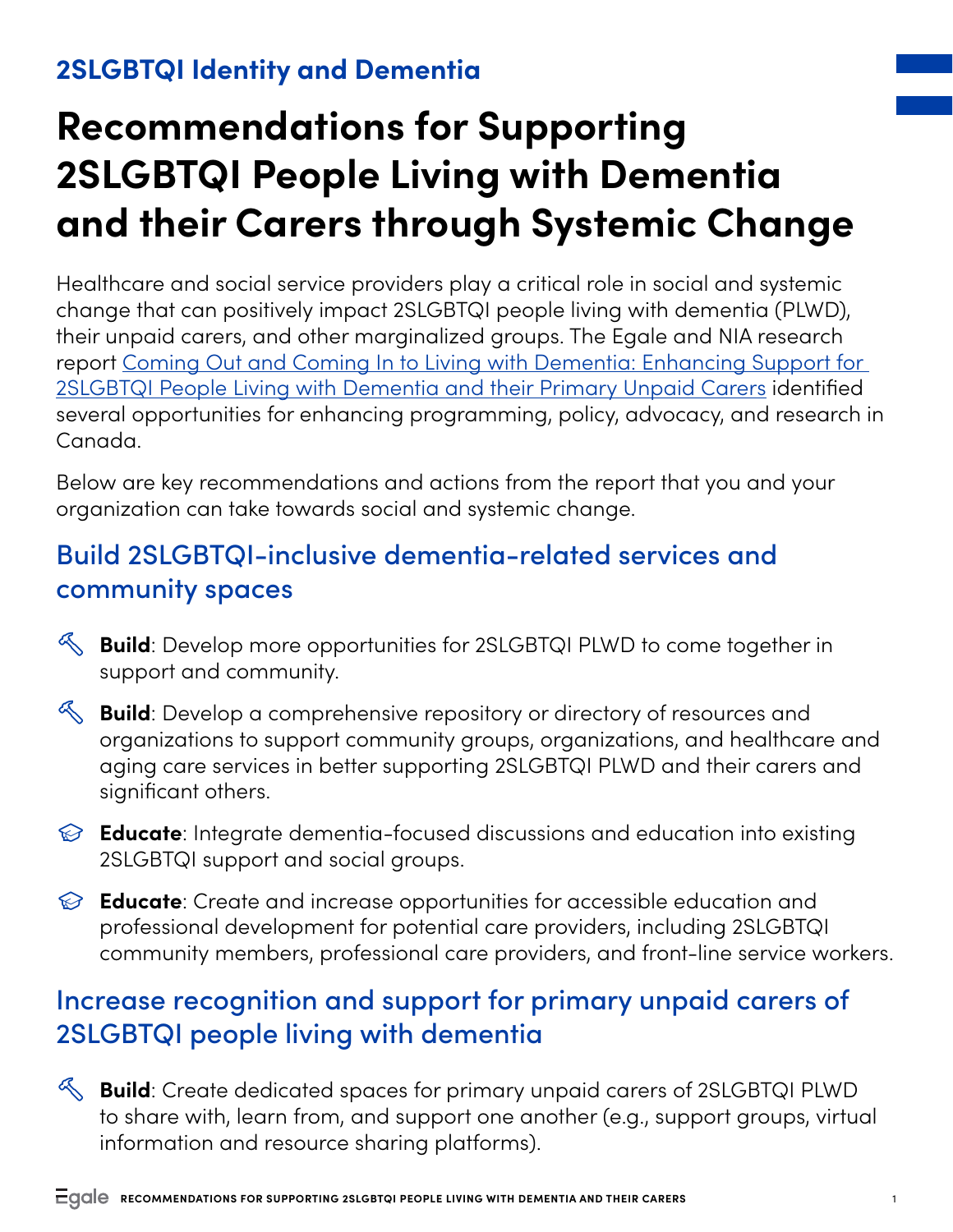**Build**: Address a lack of knowledge of where to go for support among unpaid carers, for example through the creation of local directories that identify general support and 2SLGBTQI inclusive services and groups.



**Recognize**: Develop greater awareness about the diverse and multiple ways that carers may be related to and involved with caring for a PLWD (e.g., community member, partner, friend):

- Through workplace educational opportunities.
- By diversifying examples provided in dementia support literature.
- Through broader public awareness campaigns.

## Enhance supports for 2SLGBTQI communities and carers through structural and systems-level change

- **Educate**: Integrate 2SLGBTQI histories and experiences into core course content for healthcare and social services provider training across a range of professions:
	- For example, in nursing, personal support worker/personal care aide training, social work, gerontological recreation training programs.
- **Service**: Create more services and reduce barriers to accessing dementiarelated care and support for rural and small-town communities.

**Service**: Address systems navigation challenges that PLWD and carers face:

- Create navigator roles, increasing knowledge of dementia care services in information hotlines.
- Create a local directory of services with accessible options for further support.

**Recognize**: Increase funding for research and direct services within the intersections of 2SLGBTQI identities and dementia care.

What steps have you and your organization already taken to contribute to social and systemic change efforts? What further efforts can you be part of?

We encourage you to tailor initiatives in response to these recommendations to your local context and strengths, set goals that reflect your resource capacity, and seek out partnerships to achieve even more.